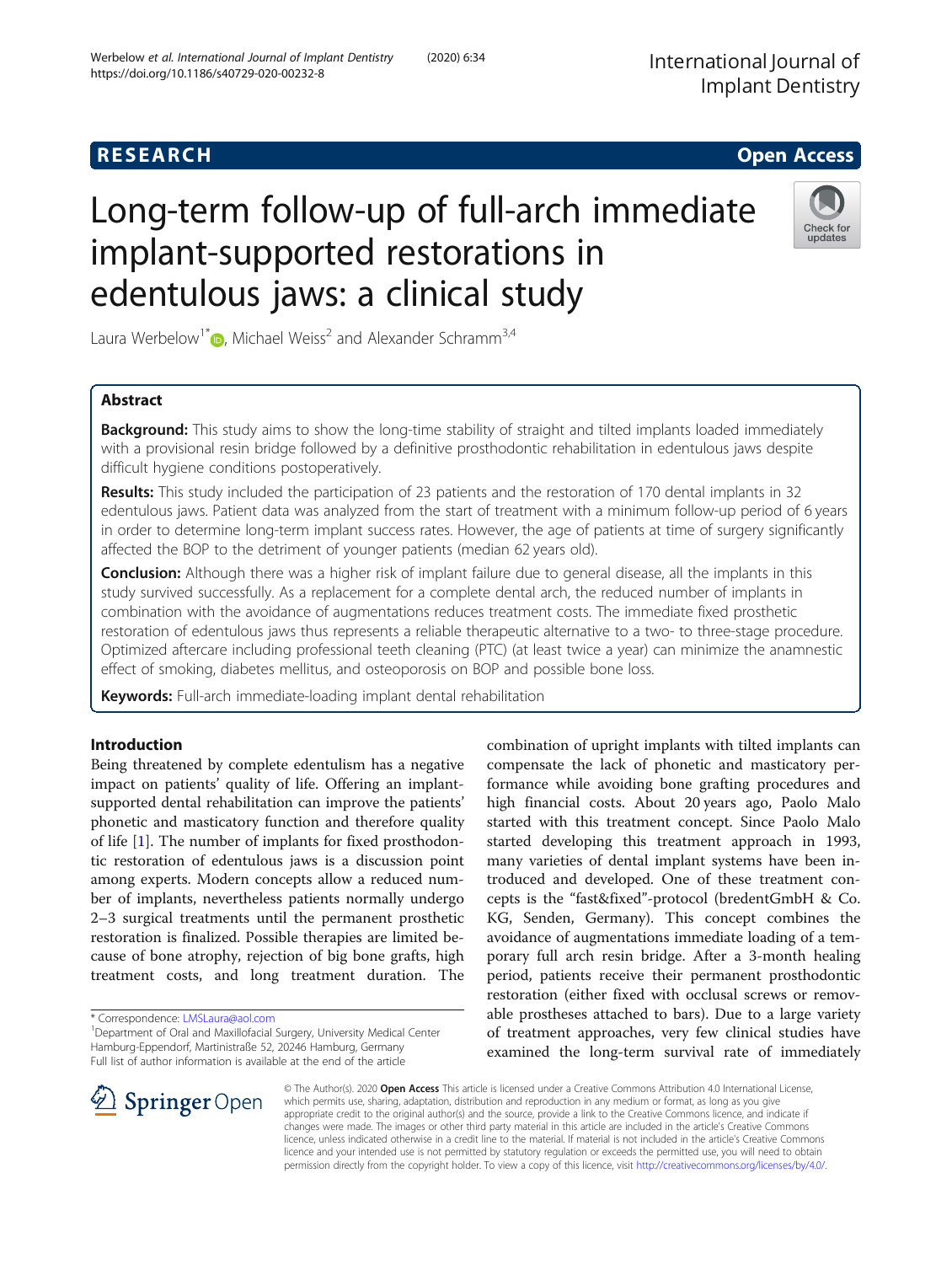loaded dental implants in edentulous jaws, which are later replaced by definitive prostheses, and their correlation to anamnestic risk factors  $[2-4]$  $[2-4]$  $[2-4]$  $[2-4]$  $[2-4]$ . Therefore, the aim of this study was to evaluate the clinical outcome of implant success within the full-arch immediate loading technique in a single-center retrospective cohort study by analyzing the 6 year survival rate of the dental implant and its correlation to oral hygiene and other risk factors.

# Methods and materials

# Case selection

This single-center retrospective cohort study was conducted from April to October 2017. A total of 39 patients (20 female, 19 male) between 49 and 83 years underwent treatment in the dental clinic OPUS DC in Ulm (Germany) from 2008 to 2011. Forty-nine lower and/or upper jaws of the 39 patients were included in the study. However, 13 patients refused to participate in the study or were lost to follow-up. Three patients died before the evaluation. This study therefore included a total of 170 dental implants in 32 restored edentulous jaws in 23 patients. The patients were followed up from the start of treatment with a minimum period of 6 years in order to detect long-term implant success rates. Only patients receiving four to six dental blueSKY© implants (bredent GmbH & Co. KG, Senden, Germany) in the upper and/or lower jaw with immediate loading by a resin bridge were included in the study. Exclusion criteria included the absence of immediately fixed loading due to a lack of primary implant stability ( $< 30$  N\*cm bone insertion torque) and therefore immediately removable loading with a temporary denture after surgery and secondary fixed prosthodontic restoration. Restorations in partially edentulous jaws were also excluded from the study. Final restoration was performed after a 3 to 6 months healing period. Regularly scheduled PTC sessions happened at least twice a year postoperatively. These sessions included a basic periodontal examination, a yearly radiographic examination with a panoramic xray, and a professional teeth cleaning. All participating patients also completed a yearly health questionnaire. Special attention was paid to possible risk factors such as nicotine abuse, osteoporosis, and diabetes mellitus.

## Surgical protocol

All patients underwent the same surgical procedure following the "fast&fixed" protocol (bredent GmbH & Co. KG, Senden, Germany). Extraction of teeth and smoothing of bony surfaces was performed, if required, before implanting four to six dental implants. Implants in the premolar region were inserted with distal angulation to avoid sinus floor augmentations. In the premolar region of the lower jaw, implants were inserted with distal angulation to avoid damage to the mental nerve. Only implants with sufficient primary stability can be used for this protocol. Therefore, the stability of the implant was tested by the surgeon during and after insertion. The muco-periosteal flap was closed around the positioned impression copings.

## Prosthodontic protocol

After the surgical procedure, a polyether impression (Impregum©, 3 M Deutschland GmbH, Neuss, Germany) was taken, and a plaster model for the dental technician was produced. The clinician chose the definitive abutments, which compensated for the tilted implant axis, and the dental technician then created a full arch resin bridge, which was screwed in directly after manufacturing (time range from 120 min for one to 150 min for both jaws). This temporary full-arch bridge provided sufficient fixed prosthodontic restoration during a healing period of at least 3 months. Postoperative followup visits were scheduled closely at day 2, 7, 14, and then at least monthly until definitive restoration.

#### Examination protocol

Besides the clinical examination, risk factors such as nicotine abuse, osteoporosis, diabetes mellitus, and periodontitis prior to treatment, were determined. Individual patient risk factors were recorded in their records. Detection of caries in the opposite jaw, damage or loosening of the prosthetic restoration, sensitivity probe, percussion probe, and mucosal irritations were also recorded. To avoid damaging of the peri-implant tissue and to record reliable values, a 4-point periodontal chart around every implant was recorded in millimeters with a calibrated probe (Click-Probe©, calibrated to 0, 2–0, 25 N, KerrHawe SA, Bioggio, Switzerland). The bone level around the implants was determined by evaluating postoperative and follow-up panoramic x-rays. Additionally, the angulation of the implants was also measured. Five intraoral photographs of every jaw were taken (frontal, occlusal maxilla and mandibula, lateral left, and lateral right). Plaster models of the upper and lower jaw were created, to record the present situation, e.g., prosthetic failures.

# Data extraction and outcome measurements

All data was retrieved from medical records and from the follow-up clinical examination. The data was anonymised in accordance with the World Medical Association Declaration of Helsinki (64th WMA General Assembly, October 2013).The approval of the Ethics Committee of the Landesärztekammer Baden-Württemberg was obtained (AZ F-2017-014-z). The clinical success of the implants was assessed, after a minimum period of 6 years, by comparing the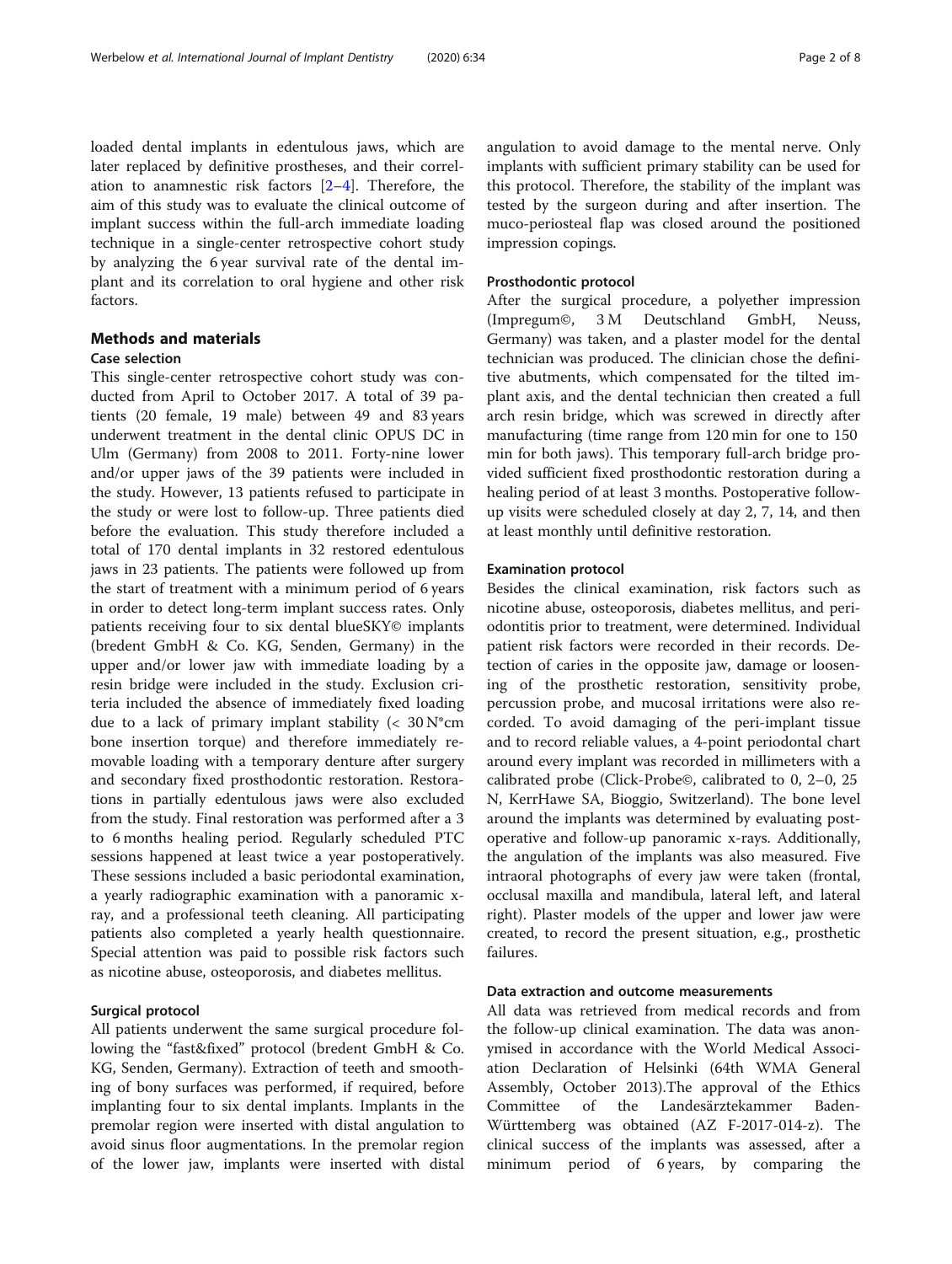radiographic bone level next to the implant and periodontal examinations of bleeding on probing.

#### Statistical analysis

Parameters like gender, nicotine abuse, diabetes mellitus, osteoporosis, periodontitis preoperatively, bleeding on probing, angulation of implants, and keratinized gingiva were nominally scaled. All were described as absolute or percentage values. Two parameters were opposed in contingency tables to enable the chi-squared test for correlation. Fisher's exact test was applied in cases of lowexpected frequency. Quantitative parameters such as age, number of remaining teeth before treatment, and probing depths were described as means with standard deviation, minimum and maximum as well as quartiles. The Shapiro Wilk Test was applied to test for the normal distribution. The  $U$  test was applied to assess the correlation between two independent samples which were not normally distributed. Two-sided P values < 0.05 were considered statistically significant. No adjustments for multiple testing were performed; the results are more descriptive and explorative. All analysis was conducted using IBM SPSS Statistics 25 (SPSS Inc. an IBM Company, Chicago, IL).

# Results

# Descriptive data

A total of 170 dental implants were placed in 23 patients (Fig. 1 distribution of frequency by number of implants, divided in female and male. Most patients received 6

implants (9 patients)). All patients received an immediate resin bridge and after a minimum healing period of 3 months, the permanent restoration was performed. No implant failure or loss occurred during the follow-up period of 6 to 9 years. Patients' age at the time of the clinical evaluation after treatment varied between 49 to 83 years at a mean of 71 years. At the time of the surgery, the patients' age varied between 42 to 74 years at a mean of 64 years (Fig. [2](#page-3-0) distribution of age by number of implants; Fig. [3](#page-3-0) distribution of frequency by age with exemplary normal distribution; Fig. [4](#page-4-0) distribution of frequency by age in female and male patients with exemplary normal distribution).

# Risk factors

Preoperatively, two patients suffered from osteoporosis and three from diabetes mellitus. No difference in crestal bone level or bleeding on probing (BOP) was found in these patients compared to the other patients of the study. Both patients admitting to nicotine abuse had positive values for BOP, which shows on-going gingival inflammation among the smokers group. Six of the 21 patients in the non-smokers group showed positive values for BOP.

## Crestal bone level

No significant changes in marginal bone levels after the follow-up period of 6 to 9 years in any patient were recorded. No crestal bone loss was detected at any of the implant sites.

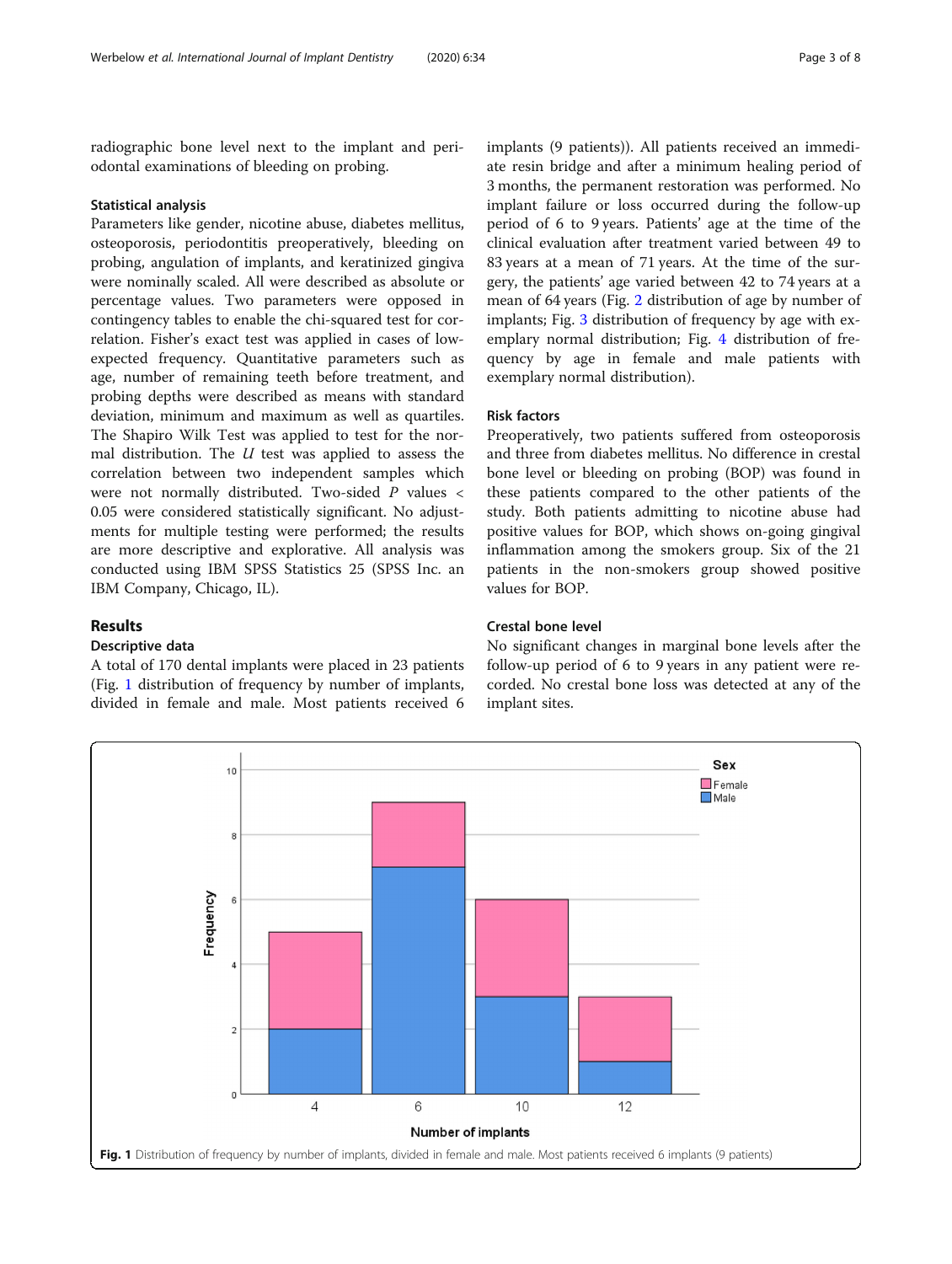<span id="page-3-0"></span>

# Recall compliance

All patients underwent professional cleaning appointments at a minimum of twice a year. They received rigorous training in oral hygiene. There was no significant difference of BOP between two and three times a year recall frequency.

## Periodontal status

Preoperatively, 22 of 23 patients showed a medium to severe general periodontitis. A periodontal screening and recording (PSR) was done preoperatively. All panoramic x-rays showed severe horizontal bone loss before treatment. After treatment, 16 patients with preoperative positive BOP values showed negative values after the follow-up period. Six patients showed isolated positive BOP positions. One patient was already edentulous preoperatively. Patients, with more positive findings for BOP were significantly younger than patients without BOP (Fig. [5](#page-4-0) distribution of age by bleeding-on-probing. The BOP-positive group was significantly younger). Probing depths were measured between 2 and 3 mm. The deviation of different probing depths was significantly smaller in the group without BOP (Fig. [6](#page-5-0) correlation between mean probing depth and bleeding on probing. In the group without bleeding on probing, the deviation of measured probing depths was significantly less). Sixteen of 23 patients showed keratinized gingiva around the abutments. There was no correlation

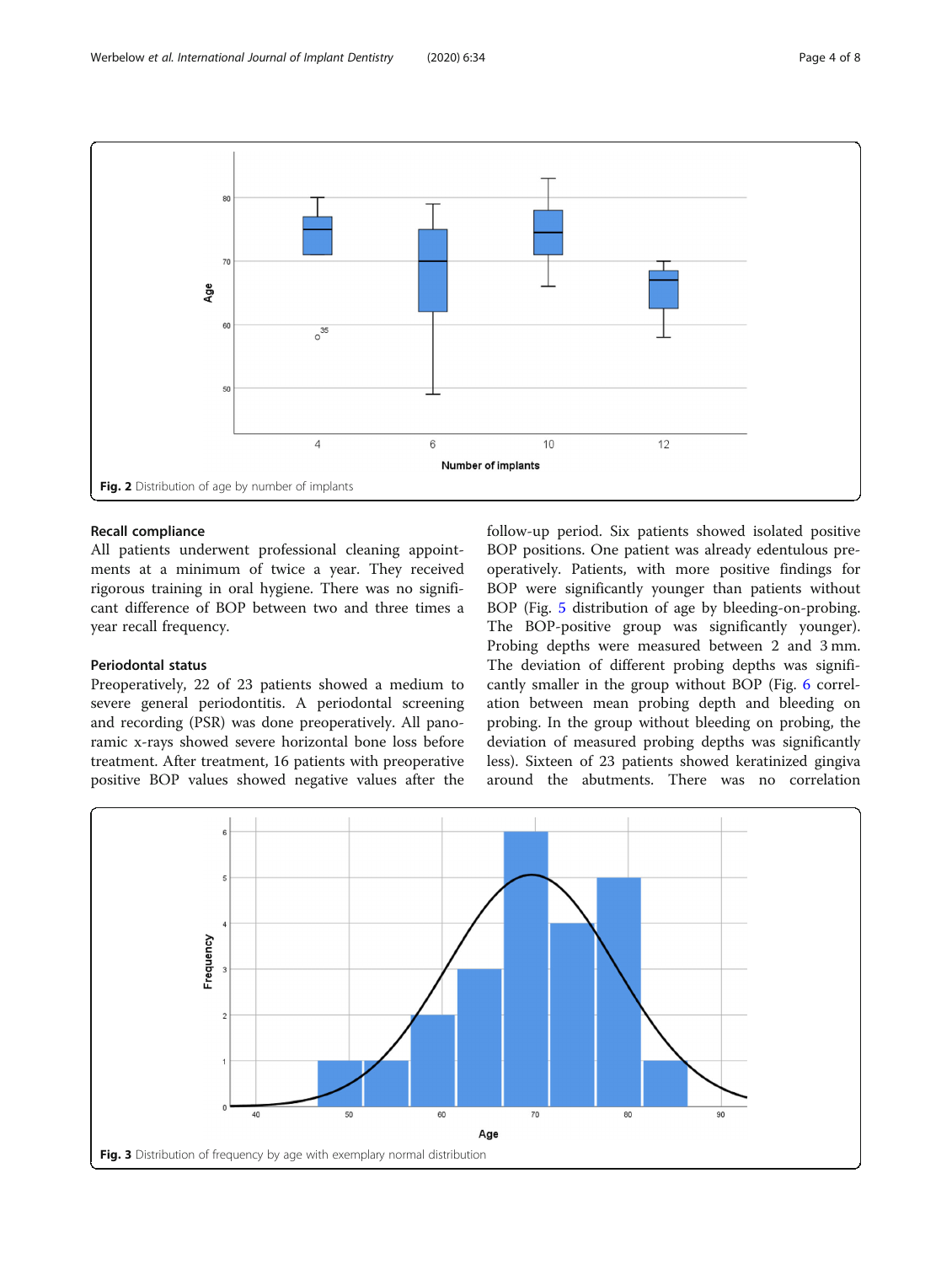<span id="page-4-0"></span>

between keratinization and BOP, probing depths, or bone level. Also, the angle of implantation did not affect the BOP values.

# Prosthodontic complications

During the follow-up period, three out of 23 patients showed fracturing of a resin tooth. The fractured teeth of all three patients were repaired within 1–2 h by the dental technician.

# Discussion

No bone loss or implant loss occurred during the longterm follow-up of patients restored with the "fast&fixed"-protocol. Besides three small prosthodontic chipping cracks, which could be repaired immediately, only BOP at the implant site was detected in some of



the patients (26%). Younger patients showed significantly higher positive values for BOP. The higher BOP values show a more advanced periodontitis in this group of patients and are due, possibly, to a lack of oral hygiene. Among the younger patients, a severe grade of periodontal disease may result in early tooth loss. Among the older patient group, many different factors may contribute to tooth loss including a lack of oral hygiene during youth and adolescence as well as extended, now outdated, prosthetic restorations. Nowadays, sufficient health education resulting in better oral hygiene can prevent caries and periodontitis. Higher BOP values correlate with higher prevalence of peri-implantitis [\[5](#page-6-0)]. Especially among the younger patients, the clinician has to consider these in a strict maintenance care to avoid peri-implant bone loss. There is a controversy on general use of implants in patients with periodontitis. Younger patients with tooth loss are especially diagnosed with general aggressive periodontitis (GAP). Many studies report a higher risk for peri-implant bone loss in these patients; however, the long-term survival rate does not significantly differ  $[6]$  $[6]$ . The reported probing depths around implants in the current literature vary greatly [[7\]](#page-6-0). No reliable value exists, comparing the limit of 3.5 mm in the case of tooth pockets in periodontitis [[8\]](#page-6-0). In this study, probing depths of 2.5–3 mm showed significantly less BOP. Therefore, the peri-implant conditions seem most stable at these probing depths. In a prospective study with general chronic periodontitis (GCP) subjects, implants with rough surfaces showed a survival rate of 96.0% after an observation period of 11.6 years [[9\]](#page-6-0). Other studies also show that implants offer a predictable long-term solution in healthy and periodontitis patients, as long as they are under strict periodontal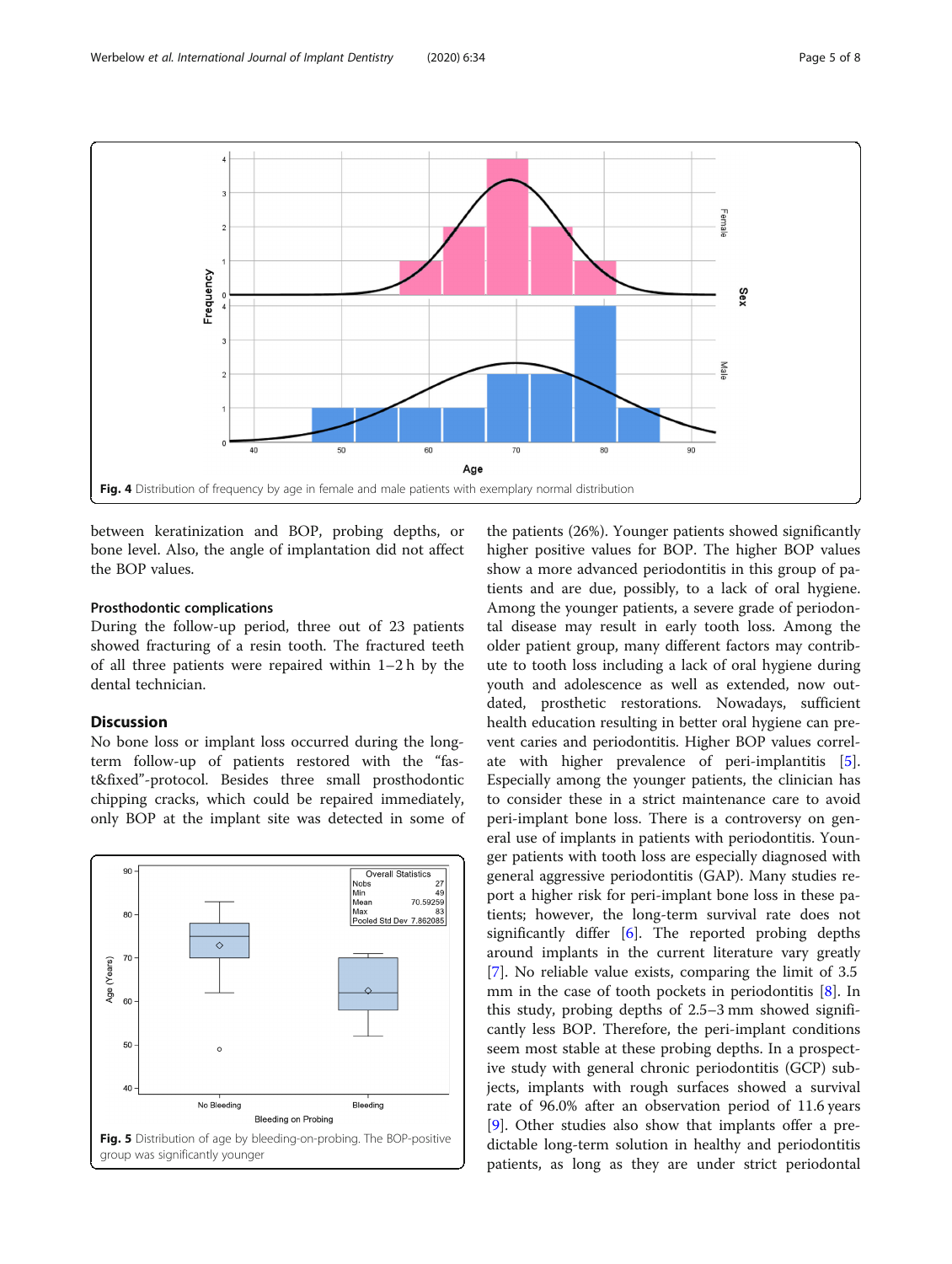<span id="page-5-0"></span>

control [[10\]](#page-6-0). Several studies report similar or poorer results of implant survival rates  $[11–13]$  $[11–13]$  $[11–13]$ . However, the survival rate possibly overestimates the true state of an implant. Therefore, data like BOP, probing depths, and radiographic controlling should be recorded at the same time to provide a more detailed insight into the state of the implant. To evaluate implant success, the examinations have to include BOP, probing depths, and x-rays as mean examinations  $[14]$  $[14]$ . The usual implant rating after Albrektsson et al. [[15\]](#page-7-0) assesses single implants. In this study, implants are splinted with a metal bar or a fixed prosthesis, so the use of this rating is limited. Also, in this study, an implant was defined as successful, if it was stable and supporting a functional prosthesis [\[16](#page-7-0), [17](#page-7-0)] without radiographic bone loss and absence of suppuration. Many studies investigated only the upper or the lower mandible [[18,](#page-7-0) [19](#page-7-0)], and there are only a few studies, in which the patients received definitive prostheses some months later with possibly better cleaning conditions than with the first provisional bridge [\[20\]](#page-7-0).

Neither the angulation of the implant nor the keratinization of the gingiva appeared to have an influence on BOP. By angling the implant, the implant-to-bone contact surface is increased  $[21]$  $[21]$  $[21]$ , and early marginal bone loss depending on the position of the implant has been reported [\[22](#page-7-0)]. However, the angulation of the implants had no influence on radiographic bone loss. These results are in accordance with the results of a study by Del Fabbro and Ceresoli [[12](#page-6-0)], who also reported no influence of the implant angulation on the marginal bone level. The

evidence in contemporary literature linking keratinization to peri-implant health is limited  $[5]$ . In this study, no significant influence of keratinization of the mucosa on BOP or on peri-implant bone loss was found. A possible reason for this may be the good visiting habits of the patients, who come to the dental practice two or three times a year for professional cleaning and inspection. In this study, nicotine abuse showed no significant differences in comparison to the non-smoking group in all clinical parameters. However, this could be due to the very limited number of smokers in this study, especially since Sakkas et al. showed that nicotine abuse has a strong impact on implant loss [\[23\]](#page-7-0). Some studies report that there is an association between medication like proton pump inhibitors (PPIs) or serotonin reuptake inhibitors (SSRIs) and increased implant failure [\[24,](#page-7-0) [25\]](#page-7-0). PPIs inhibit the acid output to the stomach, which in turn disrupts the calcium uptake through the intestines [\[26,](#page-7-0) [27](#page-7-0)]. SSRIs are used to treat anxiety disorders or depression but influence the osteoblast and osteoclast balance since serotonin can regulate osteoclast activation and differentiation from hematopoietic cell precursors [\[28\]](#page-7-0). This negative effect on bone mineral density and bone microarchitecture results in anti-anabolic skeletal anatomy [\[29\]](#page-7-0). In this study, no patient received PPIs or SSRIs.

The main limitation of this study is the retrospective design. Results rely on existing radiographics, current panoramic x-rays, and periodontal measurements. Technical failures like resin fractures were recorded but not analyzed because of very low occurrence. There is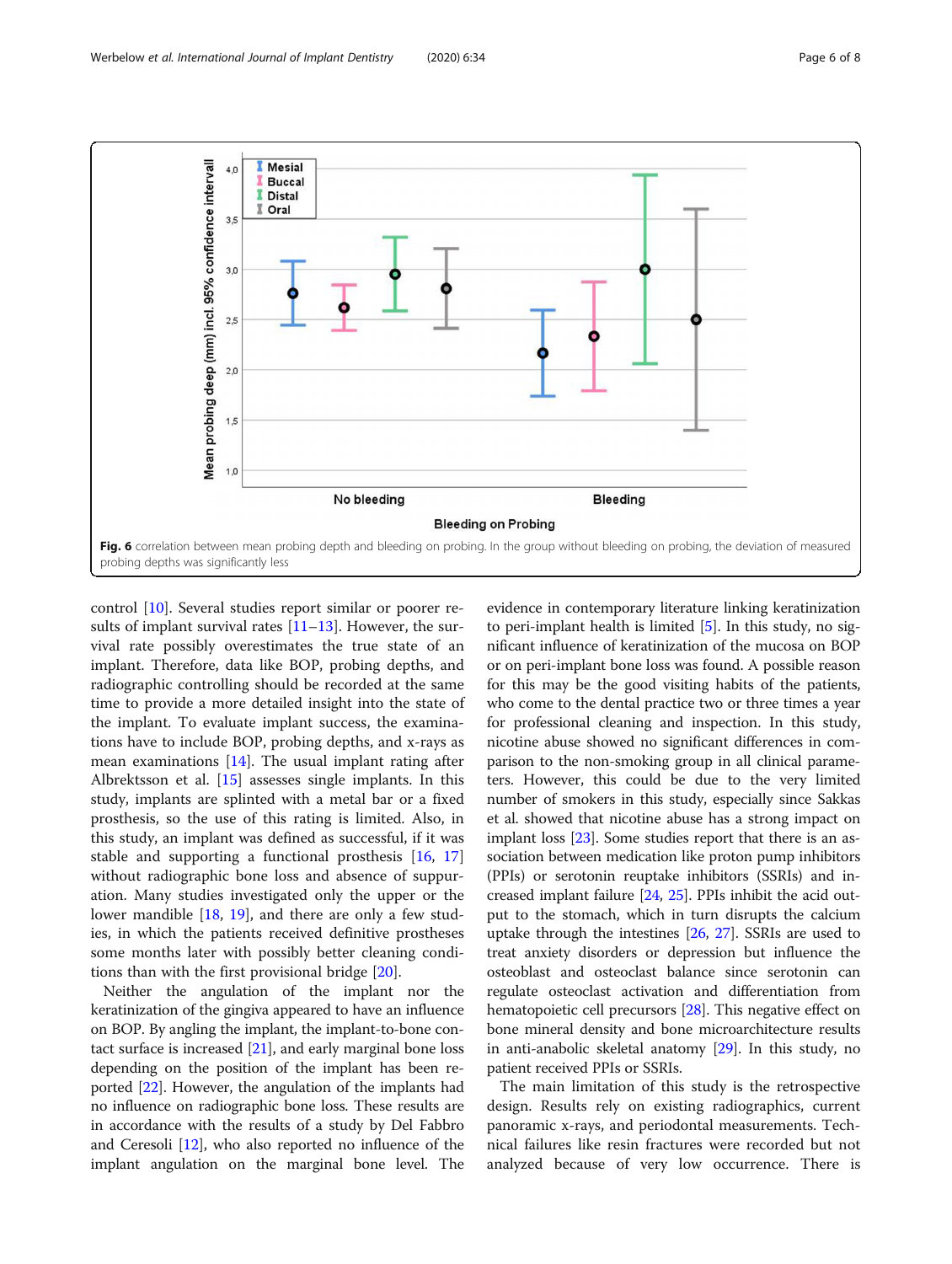<span id="page-6-0"></span>evidence of increased mechanical complications in double-arch restored patients because of occlusal over-load [[30](#page-7-0)]. However, the authors conclude that this complication does not affect the long-term survival rates in this kind of treatment. Nevertheless, the patients of this dental practice were initially asked to avoid occlusal overload and follow a soft diet in the first 3 months, and to clean their new prosthetic restoration thoroughly twice a day with additional support by their dentist and their dental hygienist. Patients with insufficient compliance should not receive this kind of treatment. Within these limits, the treatment represents an alternative to two or multiple step procedures for immediate loading and long-term stabilities.

## Conclusion

This clinical study proves long-term stability of immediate prosthodontic rehabilitation of edentulous jaws with angulated implant-supported fixed overdentures despite compromised patients. The reduced number of implants combined with angulated positioning avoids preprosthetic augmentations and reduces treatment failure and costs. In particular, the significantly increased BOP rates among younger patients due to a possibly higher activity of remaining or recurring individual periodontitisassociated bacterial spectrum have to be further investigated. The current results suggest that the effect of nicotine abuse remains controversial. The influence of various medications in increasing older and multimorbid patients as possible confounders in implantology should be further investigated.

#### Abbreviations

BOP: Bleeding on probing; PTC: Professional tooth cleaning; PSR: Periodontal screening and recording; GAP: General aggressive periodontitis; GCP: General chronic periodontitis; PPI: Proton pump inhibitor; SSRI: Serotonin reuptake inhibitor

#### Acknowledgements

Not applicable.

#### Ethical approval and consent to participate

The data was anonymized in accordance with the World Medical Association Declaration of Helsinki (64th WMA General Assembly, October 2013), and the approval of the Ethics Committee of the Landesärztekammer Baden-Württemberg was obtained (AZ F-2017-014-z). The study was registered under DRKS-ID: DRKS00011780 in the German Clinical Trials Registry. The date of registration was 20 April 2018, retrospectively registered ([http://www.drks.](http://www.drks.de/DRKS00011780) [de/DRKS00011780](http://www.drks.de/DRKS00011780)).

#### Authors' contributions

LW conceived of the presented idea. MW helped supervise the project and motivate the participants of this study. AS helped design the study and supported LW in submitting the ethics proposal. LW wrote the manuscript in consultation with AS. All authors read and approved the final manuscript.

#### Funding

This research did not receive any specific grant from funding agencies in the public, commercial, or not-for-profit sectors.

#### Availability of data and materials

The datasets used and/or analyzed during the current study are available from the corresponding author on reasonable request.

#### Consent for publication

Patients gave their written consent for participating in this study and for publication. This manuscript does not contain any individual persons' data.

#### Competing interests

Laura Werbelow, Michael Weiss, and Alexander Schramm declare that they have no competing interests.

#### Author details

<sup>1</sup>Department of Oral and Maxillofacial Surgery, University Medical Center Hamburg-Eppendorf, Martinistraße 52, 20246 Hamburg, Germany. <sup>2</sup>OPUS Dental Clinic, Neue Straße 72-74, 89073 Ulm, Germany. <sup>3</sup>Department of Oral and Plastic Maxillofacial Surgery, Military Hospital Ulm, Oberer Eselsberg 40, 89081 Ulm, Germany. <sup>4</sup>Department of Oral and Maxillofacial Surgery University Hospital Ulm, Albert-Einstein-Allee 11, 89081 Ulm, Germany.

#### Received: 25 February 2020 Accepted: 28 May 2020 Published online: 30 July 2020

#### References

- 1. Nickenig HJ, Wichmann M, Terheyden H, Kreppel M. Oral health-related quality of life and implant therapy: a prospective multicenter study of preoperative, intermediate, and posttreatment assessment. J Craniomaxillofac Surg. 2016;44(6):753–7.
- 2. Cucchi A, Vignudelli DSE, Franco DSS, Ghensi DP, Malchiodi PL, Corinaldesi PG. "Evaluation of crestal bone loss around straight and tilted implants in patients rehabilitated by immediate-loaded full-arch. A prospective study. J Oral Implantol. 2019.
- 3. Francetti L, Cavalli N, Taschieri S, Corbella S. Ten years follow-up retrospective study on implant survival rates and prevalence of periimplantitis in implant-supported full-arch rehabilitations. Clin Oral Implants Res. 2019;30(3):252–60.
- 4. Martens F, Vandeweghe S, Browaeys H, De Bruyn H. Peri-implant outcome of immediately loaded implants with a full-arch implant fixed denture: a 5 year prospective case series. Int J Periodontics Restorative Dent. 2014;34(2): 189–97.
- 5. Schwarz F, Derks J, Monje A, Wang HL. Peri-implantitis. J Clin Periodontol. 2018;45(Suppl 20):S246–S66.
- 6. Mengel R, Heim T, Thone-Muhling M. Mucositis, peri-implantitis, and survival and success rates of oxide-coated implants in patients treated for periodontitis 3- to 6-year results of a case-series study. Int J Implant Dent. 2017;3(1):48.
- 7. Berglundh T, Armitage G, Araujo MG, Avila-Ortiz G, Blanco J, Camargo PM, et al. Peri-implant diseases and conditions: consensus report of workgroup 4 of the 2017 World Workshop on the Classification of Periodontal and Peri-Implant Diseases and Conditions. J Periodontol. 2018;89(Suppl 1):S313–S8.
- 8. Dhir S, Mahesh L, Kurtzman GM, Vandana KL. Peri-implant and periodontal tissues: a review of differences and similarities. Compend Contin Educ Dent. 2013;34(7):e69–75.
- 9. De Boever AL, Quirynen M, Coucke W, Theuniers G, De Boever JA. Clinical and radiographic study of implant treatment outcome in periodontally susceptible and non-susceptible patients: a prospective long-term study. Clin Oral Implants Res. 2009;20(12):1341–50.
- 10. Roccuzzo M, Bonino L, Dalmasso P, Aglietta M. Long-term results of a three arms prospective cohort study on implants in periodontally compromised patients: 10-year data around sandblasted and acid-etched (SLA) surface. Clin Oral Implants Res. 2014;25(10):1105–12.
- 11. Soto-Penaloza D, Zaragozí-Alonso R, Penarrocha-Diago M, Penarrocha-Diago M. The all-on-four treatment concept: systematic review. J Clin Exp Dent. 2017;9(3):e474–88.
- 12. Del Fabbro M, Ceresoli V. The fate of marginal bone around axial vs. tilted implants: a systematic review. European journal of oral implantology. 2014;7 Suppl 2:S171-S189.
- 13. Francetti L, Rodolfi A, Barbaro B, Taschieri S, Cavalli N, Corbella S. Implant success rates in full-arch rehabilitations supported by upright and tilted implants: a retrospective investigation with up to five years of follow-up. J Periodontal Implant Sci. 2015;45(6):210–5.